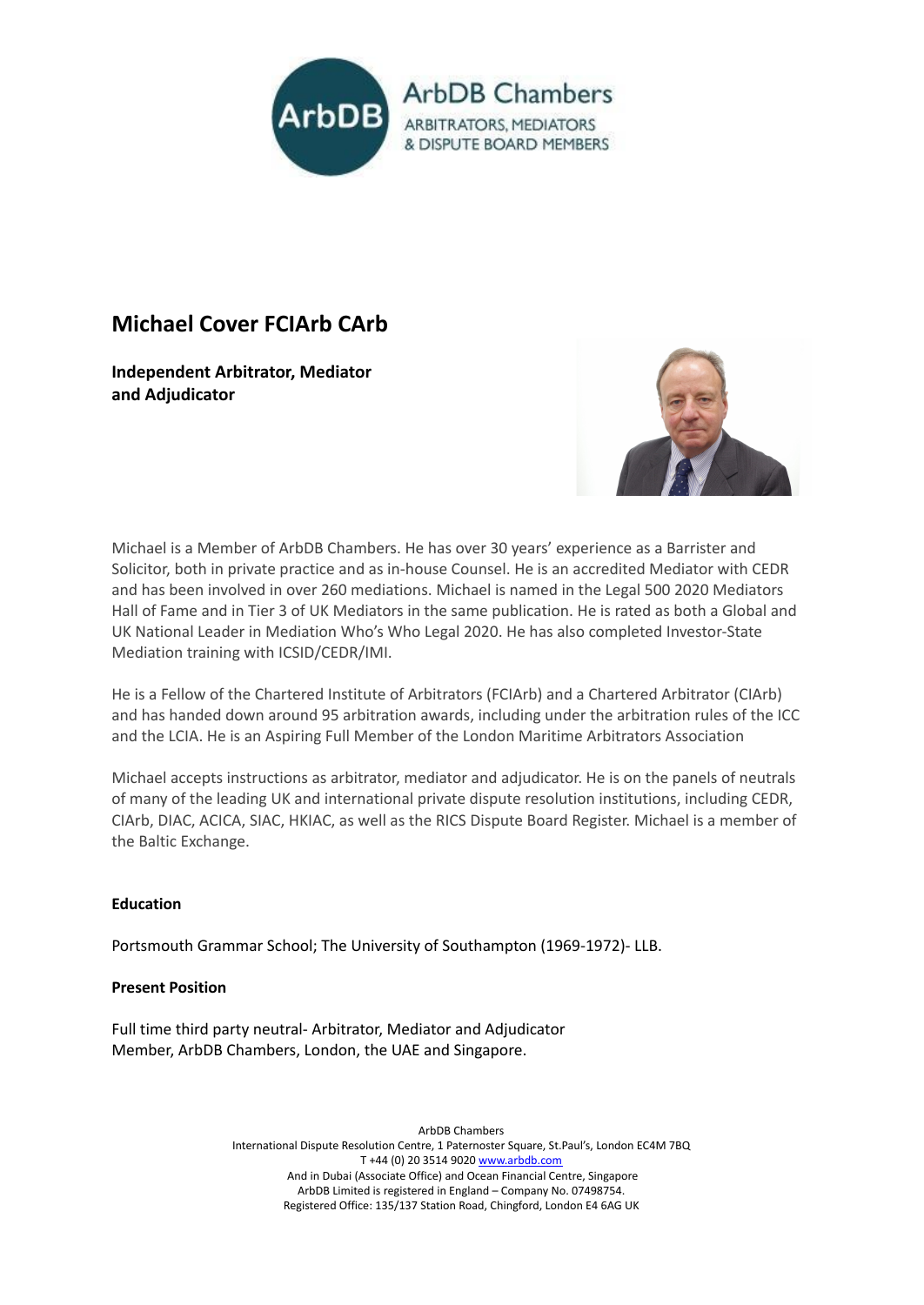

## **Professional Career**

1972- 1987- In-house Counsel with two multinational food and beverage companies. 1987- 2011- Partner in City of London law firms, latterly with what was then Charles Russell LLP, as Head of Intellectual Property Litigation and a Member of the firm's international arbitration group.

# **Qualifications**

Barrister, Middle Temple, London, United Kingdom; Solicitor, England & Wales FCIArb; Chartered Arbitrator CEDR Accredited Mediator; IMI Certified Mediator.

### **Panel Memberships**

AAA/ICDR, ACICA, ADGM, AIAC, CEDR, CIArb, Clerksroom, CPR, DIAC, HKIAC, IPOS Mediation, the Law Society of England & Wales, RIBA, QICDRC, RICS Dispute Board Register, SCCA, SCMA, SIMI, UK Adjudicators, WIPO, World Forums of Offshore Wind.

### **Professional Memberships**

Civil Mediation Council (UK), FACICA, FAIADR, FCIArb, The Dispute Resolution Board Foundation, IMI Certified Mediator, The London Maritime Arbitrators Association (Aspiring Full Member), SIArb, SIMI, the Society for Computers & Law, the Society of Construction Law,

Completed Dispute Board Training with the DBF and has also conducted dispute board training and mediation training for the CIArb and the AIAC (formerly the KLRCA) and mediation training for the Energy Charter Secretariat. Completed Investor-State Mediator Training with ICSID/ The World Bank/CEDR/IMI, 2018.

#### **Recognitions**

Judge and Arbitrator at the International Maritime Arbitration Moot, Rotterdam, 2019. Judge and Arbitrator at the Vis East Moot.

Panellist at GAR Live Abu Dhabi, 2017 and 2018.

Panellist at the International Congress of Maritime Arbitrators, Copenhagen, 2017 and Rio d Janeiro 2020.

Panellist at the 21st Gulf Engineering Council Forum, Bahrain, 2018.

Co-Moderator, the Mediators' New Breakfast Club, London.

Who's Who Legal- Mediation 2020.

Legal 500- Mediation 2020.

ArbDB Chambers International Dispute Resolution Centre, 1 Paternoster Square, St.Paul's, London EC4M 7BQ T +44 (0) 20 3514 9020 [www.arbdb.com](http://www.arbdb.com) And in Dubai (Associate Office) and Ocean Financial Centre, Singapore ArbDB Limited is registered in England – Company No. 07498754. Registered Office: 135/137 Station Road, Chingford, London E4 6AG UK